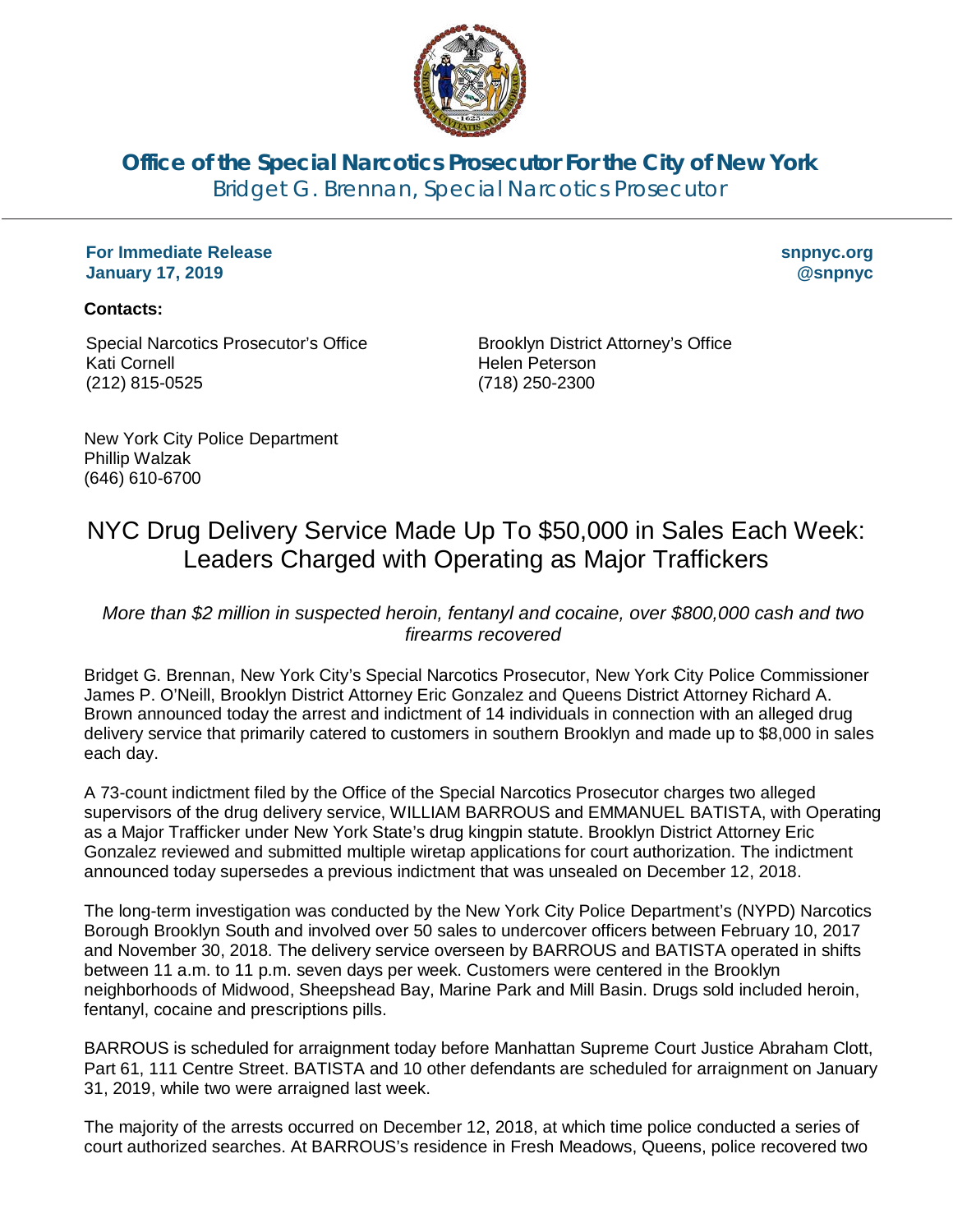loaded guns and seven kilograms (15 pounds) of heroin and cocaine. The narcotics would have yielded millions of dollars in street-level sales. The residence, located at  $71-59$  160<sup>th</sup> Street, Apt. 4A, served as a stash house for the drug ring. Police recovered over \$796,000 cash from a safe and shoeboxes in a bedroom, including bags of cash that bore markings indicating a day of the week and shift number. Police also seized ammunition, drug packaging equipment and a large quantity of jewelry.

During a search of BATISTA's residence, located at 131-01 40<sup>th</sup> Road, Apt. 17D in Flushing, Queens, police seized quantities of heroin and cocaine, nearly \$7,500 cash, expensive jewelry, designer handbags and a Land Rover.

The investigation revealed that the delivery service allegedly sold between \$4,000 and \$8,000 in narcotics each day for up to \$50,000 per week. BATISTA allegedly oversaw the daily operations of the delivery service. In setting up sales, members of the delivery service provided customers with a phone number that connected them to a "dispatcher," generally BATISTA or FRANGEL TEJADA. Upon receiving an order, the dispatcher then used a different phone to call one of several runners to deliver narcotics to the customer.

The highly organized delivery service operated in two daily shifts, with two runners per shift covering a portion of the delivery service's territory. ALBERTO HENRIQUEZ allegedly served as a driver and runner for the delivery service, using a car registered to BATISTA to pick up runners from their homes in Queens and transport them to the delivery service's operating area. HENRIQUEZ would also use the car, which was outfitted with a trap, to store and transport narcotics and narcotics proceeds.

Special Narcotics Prosecutor Bridget G. Brennan thanked Brooklyn District Attorney Eric Gonzalez and Queens District Attorney Richard A. Brown, and commended the work of the New York City Police Department's (NYPD) Narcotics Borough Brooklyn South and her office's Trial Division.

Special Narcotics Prosecutor Brennan said, "The accused drug kingpins who headed this drug delivery service were businessmen who cared only for their bottom line: profits. They oversaw a workforce that commuted from Queens to Brooklyn seven days per week and worked in shifts. Showing utter disregard for the damage inflicted on customers' lives, the ring sold more than \$100,000 in heroin, cocaine and the dangerous synthetic opioid fentanyl each month. Money was the sole concern as evidenced by bags of cash recovered from one of the drug ring's leaders."

NYPD Commissioner James P. O'Neill said, "Today, opioids are a larger threat to American lives than vehicle crashes and gun violence, and this crisis demands our full and highly-focused attention. To that end, I want to commend and thank the members of the NYPD's Narcotics Borough Brooklyn South, New York City's Special Narcotics Prosecutor, the Brooklyn District Attorney, the Queens District Attorney, and all the investigators and attorneys who worked on this important case. Together with all of our lawenforcement partners, we are relentlessly working to rid our city of illegal drugs, and bring those who would seek to profit from their proliferation to justice."

Brooklyn District Attorney Eric Gonzalez said, "This is another example of alleged drug dealers profiting off of those whose lives have often been devastated by or lost to addiction without concern for the harm they cause in the communities where they sell these illegal narcotics. The opioid crisis has hit this section of Brooklyn hard and so I commend the Special Narcotics Prosecutor and all of our law enforcement partners for focusing resources on ending this drug delivery service."

Queens District Attorney Richard A. Brown said, "The proliferation of deadly drugs in our communities is a battle we must continue to fight. Those who profit from dealing heroin and cocaine in our neighborhoods will not prosper. My office will continue to work diligently with police and prosecutors to stop those who pollute our City with poison. I want to commend all those who worked on this investigation and pledge my continued support to round up drug dealers and lock them up."